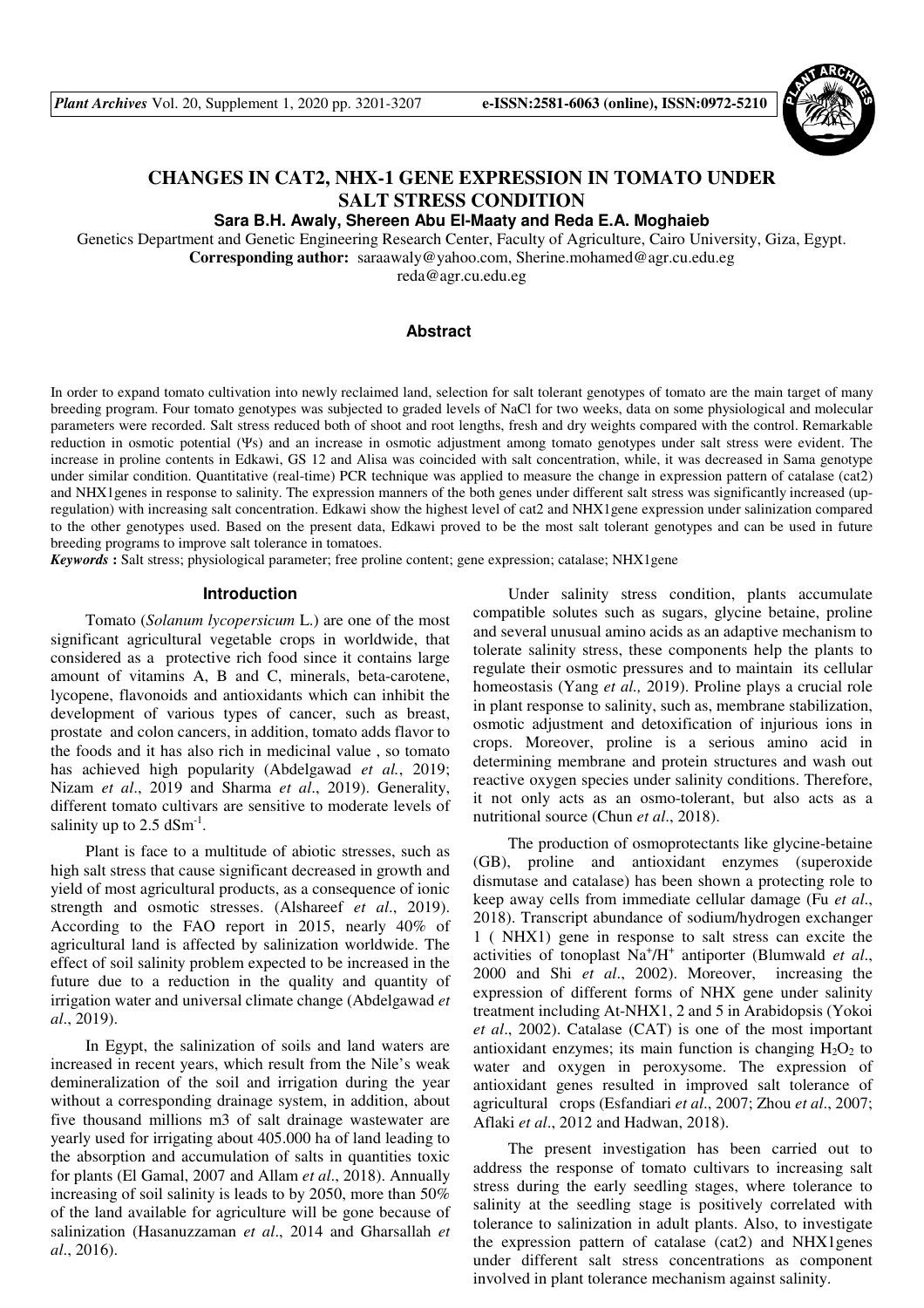# **Materials and Methods**

Four Egyptian tomato genotypes were used in this investigation, namely Edkawi, Sama, GS 12 and Alisa genotypes obtained from the Agricultural Research Center (ARC).

# **Salt stress treatments**

Green house experiment was conducted to determine the effects of different salinity concentration (0 mM as control, 100, 150, 200 mM NaCl) on some of the physiological parameter and expression of salt stress responsive genes (cat2 and NHX1) in tomato genotypes. Ten seeds were germinated in plastic (28 cm diameter) each containing a mixture of sand, soil and peatmoss (1:1:1/ w:w).

Seedlings were irrigated daily with 500 ml of one tenth of Murashige and Skoog basal medium (Murashige and Skoog 1962) to the bottom of the outer pot. One-month-old plants were subjected to salt stress by the addition of different concentration from NaCl to the daily supply of nutrients for 15 days. The temperature was kept at 25°C and relative humidity at 70 % with normal light intensity under a 16/8 hours light/dark photoperiod. There were five replications per each NaCl treatment and the control.

Plants were harvested fifteen days after initiation of the salt treatment. Fresh weight (FW), shoot and root length was measured. For dry weight (DW) the same plants of fresh weight were dried at 80°C in an air-forced draught oven (Heraeus-0871, USA) for three days, and then weighted.

## **Determination of osmotic potential and osmotic adjustment**

Osmotic potential (ψs) and osmotic adjustment (OA) were determined as described by Jones and Turner (1978). Leaf tissues were collected and stored in liquid nitrogen at - 20°C. Samples were thawed then, centrifuged at 1,500 ×g for 20 minutes at 4°C to extract the cell sap. Osmotic potential of the cell sap was determined using a vapor pressure

osmometer (model 5,500, Wescor, Logan, UT, USA). To measure the (OA) the differences in (ψs) between salt treated and control plants were calculated.

### **Free proline Assay**

Proline content was measured according to the protocol which described by Bates *et al.* (1973). Frozen leaves was grind in 3% of sulfosalicylic acid. Then, the mixture was centrifuged at 6000 g for 20 min. The supernatant was transferred in new test tube and then 2 ml of glacial acetic acid and 2 ml of ninhydrin reagent were added. Then, the solution was boiled at 99°C for 1hr. The reaction mixture was cooled, then four ml of toluene was added and vortex. And the absorbance was measured at 520 nm in spectrometer compared to reference blank of pure toluene. Proline conc. was estimated from a calibration curve.

### **RNA extraction and quantitative PCR analysis**

Total ribonucleic acid (RNA) was isolated from 100 mg of frozen leaf tissue using the RNeasy Plant Mini Kit (Qiagen, Germany, CAT NOs.74903 and 74904) according to the guidelines instructions. Then, the total RNA was reversed to cDNA using Revert Aid First Strand cDNA Synthesis Kit (Thermo Scientific, USA, Cat NO. K1621).The quantitative PCR was used to estimate messenger RNA expression levels of both genes (cat2 and NHX1) in the shoot tissue using a Maxima SYBR Green/ROX qPCR Master Mix kit (Thermo Scientific, USA, Cat NO. K0221). Primer nucleotides were designed using primer 3 software (Table 1). The β- tubulin gene was used as a normalize gene. The program profile of PCR was started with initial denaturation at 95°C for 10 min., then 40 cycles of denaturation at 95°C for 15 s., followed by annealing at 60°C for 60 s and followed by an extension at  $72^{\circ}$ C for 60 s., and a final extension at 72°C for 4 min. The reaction was carried out with three replicates for all genes. The analyses were performed using the MX3000PqPCR Machine from Stratagene.

| Gene             | Forward primer $(5 \text{ to } 3)$ | Reverse primer $(5 \text{ to } 3)$ | <b>Product size</b><br>(bp) |
|------------------|------------------------------------|------------------------------------|-----------------------------|
| Cat2             | GCACAGGGATGAGGAGATCG               | <b>TCTGTCGGGTGTGAATGAGC</b>        | 175                         |
| NHX1             | GGCTAGTTGCAATCATGGGG               | AAGAGCGGTGATGGAATCGT               | 179                         |
| $\beta$ -tubulin | GGATCTGGCATGGGAACACT               | <b>TCATCGGCATTCTCCACCAA</b>        | 164                         |

**Table 1 :** Gene-specific primers used in qPCR.

# **Data analysis**

The comparative Ct  $(\Delta \Delta \text{C}t)$  was measured by subtracting ∆Ct of calibrator from ∆Ct of treated samples. Relative expression fold changes were also calculated by using the formula 2-∆∆CT which was proposed by Livak and Schmittgen (2001).To determine the significance (P-value was <0.05) between the mean differences of the genotypes, the independent unpaired student's t-test was used.

### **Results**

### **Effect of salt stress on some physiological parameter**

In this study, various levels of NaCl concentrations (0, 100, 150 and 200 mM NaCl) were used to assess the effect of salt stress on growth and development parameters of tomato genotypes. The plant fresh weight (FW), dry weight (DW), shoot and root length were measured (Table 2). Exposing

tomato genotypes to100 mM NaCl reduced the plant fresh and dry weight compared to the control. In general, the results indicated no significant differences in FW and DW among the different genotypes under normal growth conditions. While, there were significant differences between tomato genotypes with increasing salt concentration to 200 mM. Moreover, at 200 mM NaCl, Edkawi showed the highest plant dry weight compared to the other genotypes. Whereas, the dry weight of the Sama was inhibited by increasing NaCl concentration. Although, the bad effects of salt on roots, the length of roots in tomato appears to be less affected (Table 2). Visual symptoms of salt injury after 15 days appeared on tomato plants except for Edkawi. As shown in Figure (1), the symptoms included: reduction in plant size than normal, the plant stopped growing, became completely wilted at concentration 200 mM NaCl.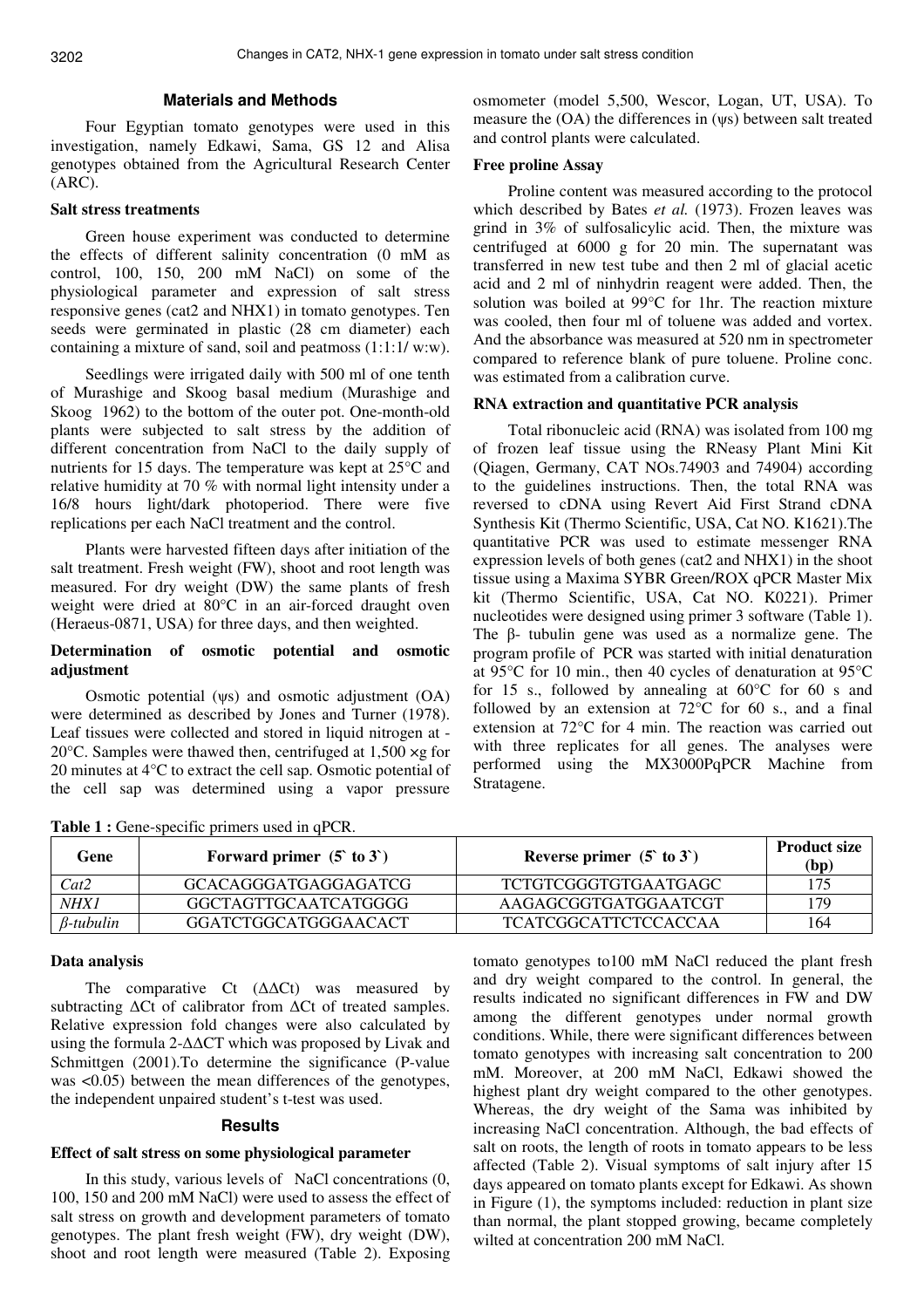|                  |                                  |                             | <b>Parameter</b>    |                  |                 |
|------------------|----------------------------------|-----------------------------|---------------------|------------------|-----------------|
| <b>Genotypes</b> | <b>NaCl</b><br>treatment<br>(mM) | <b>Shoot length</b><br>(cm) | Root length<br>(cm) | F.W<br>(g)       | D.W<br>(g)      |
|                  | $\theta$                         | $35.33 \pm 1.04$            | $14.33 \pm 0.76$    | $6.84 \pm 0.83$  | $0.47 \pm 0.13$ |
| Edkawi           | 100                              | $29.33 \pm 1.15$            | $13.50 \pm 0.76$    | $5.59 \pm 0.62$  | $0.43 \pm 0.15$ |
|                  | 150                              | $25.17 \pm 0.58$            | $10.33 \pm 0.58$    | $4.06 \pm 0.72$  | $0.42 \pm 0.08$ |
|                  | 200                              | $23.33 \pm 0.76$            | $9.33 \pm 0.29$     | $3.94 \pm 0.06$  | $0.35 \pm 0.01$ |
|                  | $\Omega$                         | $25.17 \pm 0.76$            | $10.33 \pm 0.58$    | $11.90 \pm 0.73$ | $0.80 \pm 0.06$ |
| Sama             | 100                              | $19.00 \pm 1.0$             | $8.00 \pm 0.50$     | $6.53 \pm 0.91$  | $0.58 \pm 0.08$ |
|                  | 150                              | $14.83 \pm 1.04$            | $6.17\pm0.29$       | $4.19 \pm 0.79$  | $0.37 \pm 0.06$ |
|                  | 200                              | $11.00 \pm 0.50$            | $4.16 \pm 0.29$     | $2.56 \pm 0.29$  | $0.31 \pm 0.02$ |
|                  | $\Omega$                         | $27.67 \pm 0.29$            | $7.00 \pm 0.58$     | $5.19 \pm 0.59$  | $0.34 \pm 0.04$ |
| <b>GS 12</b>     | 100                              | $20.33 \pm 1.04$            | $5.83 \pm 0.29$     | $3.15 \pm 0.19$  | $0.25 \pm 0.04$ |
|                  | 150                              | $18.00 \pm 1.00$            | $5.50 \pm 0.50$     | $2.71 \pm 0.36$  | $0.24 \pm 0.04$ |
|                  | 200                              | $15.50 \pm 0.50$            | $3.67 \pm 0.76$     | $2.49 \pm 0.12$  | $0.19 \pm 0.01$ |
|                  | $\Omega$                         | $30.67 \pm 0.58$            | $10.00 \pm 0.58$    | $12.68 \pm 0.79$ | $1.04 \pm 0.30$ |
| <b>Alisa</b>     | 100                              | $22.67 \pm 0.58$            | $7.67 \pm 0.58$     | $6.76 \pm 0.70$  | $0.72 \pm 0.09$ |
|                  | 150                              | $17.83 \pm 0.58$            | $6.67 \pm 0.29$     | $5.64 \pm 0.13$  | $0.62 \pm 0.03$ |
|                  | 200                              | $15.33 \pm 0.58$            | $4.50 \pm 0.50$     | $5.39 \pm 0.80$  | $0.56 \pm 0.02$ |

Table 2 : The effect of salinity stress on the physiological parameters of tomato genotypes exposed to different NaCl concentration for 15 day.



**Fig. 1 :** Effects of salt stress on the growth of tomato plants.

# **Osmotic potential and osmotic adjustment**

Osmotic potential and osmotic adjustment were estimated from tomato plants grown under different salt treatments (Table 3). The results of osmotic potential  $(\Psi s)$ showed that the values were decreased with increasing saline stress conc. in the irrigation water, the decrease was more pronounced in Sama with respect to control plants. Plants that treated with 200 mM NaCl concentration suffered a greater salt stress than those which treated with 100 and 150 mM NaCl. For osmotic adjustment, total OA increased with increasing severity of salt stress. Edkawi exhibited a higher OA value (3.60) at 200 mM NaCl concentration compared to control followed by GS 12 (2.57) and Alisa (2.08).Whereas, Sama showed lowest OA value (1.63).The results of osmotic adjustment indicated a higher capacity of the Edkawi and GS 12 for osmotic adjustment as a potential trait for improved salinity tolerance.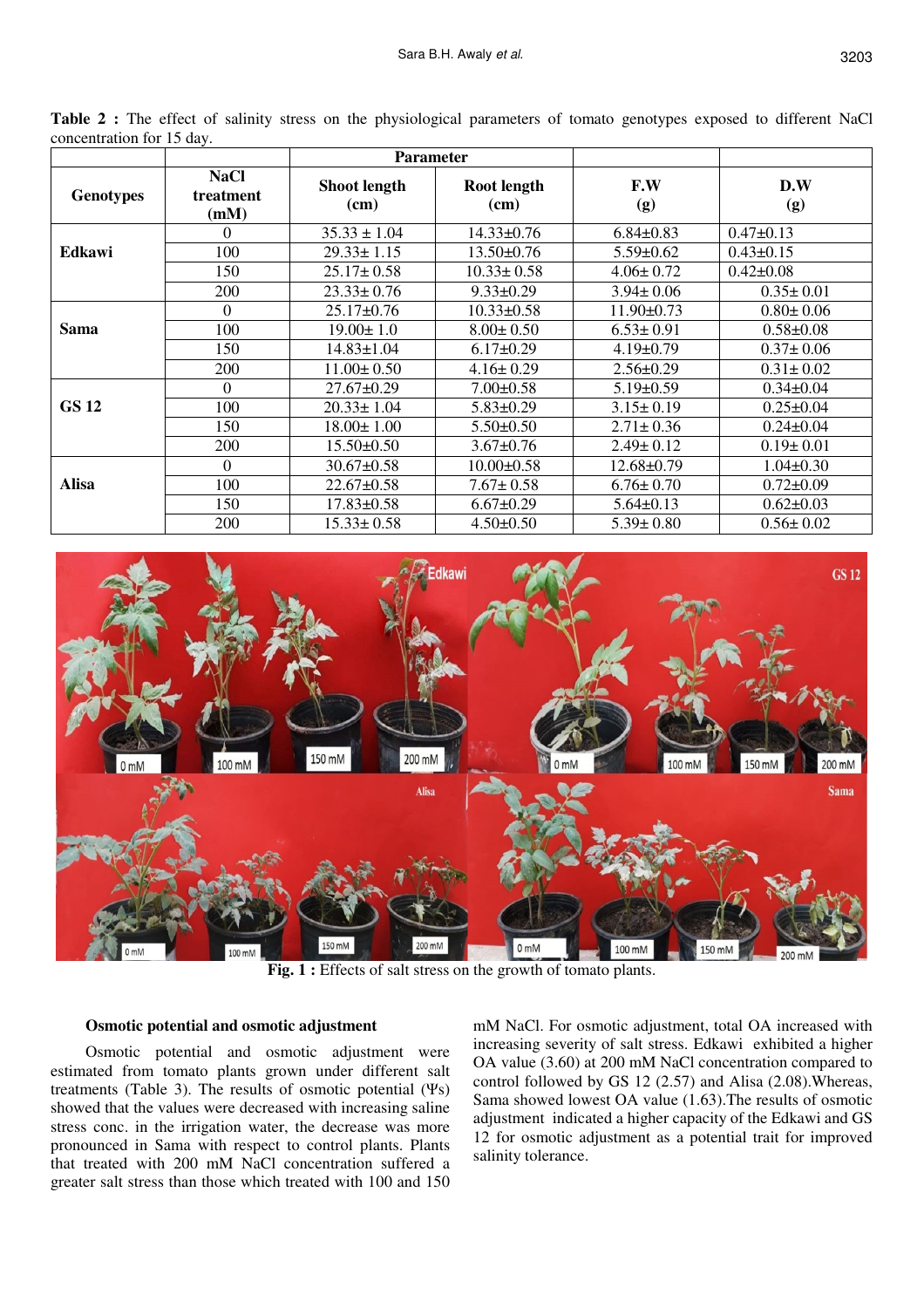| <b>Table 3 :</b> The effect of salinity on water potential $(\Psi s)$ and |  |
|---------------------------------------------------------------------------|--|
| osmotic adjustment (OA) of leaves from tomato genotypes.                  |  |

|                  | <b>NaCl</b><br><b>Treatment</b><br>(mM) | <b>Parameter</b> |      |
|------------------|-----------------------------------------|------------------|------|
| <b>Genotypes</b> |                                         | $\Psi$ s (MPa)   | O A  |
|                  | $\theta$                                | $-3.99$          |      |
| <b>Edkawi</b>    | 100                                     | $-5.90$          | 1.91 |
|                  | 150                                     | $-5.92$          | 1.93 |
|                  | 200                                     | $-7.58$          | 3.60 |
|                  | $\mathbf{\Omega}$                       | $-3.52$          |      |
| Sama             | 100                                     | $-4.83$          | 1.31 |
|                  | 150                                     | $-5.23$          | 1.71 |
|                  | 200                                     | $-5.15$          | 1.63 |
|                  | 0                                       | $-3.67$          |      |
| <b>GS 12</b>     | 100                                     | $-4.73$          | 1.07 |
|                  | 150                                     | $-5.5$           | 1.83 |
|                  | 200                                     | $-6.24$          | 2.57 |
|                  | $\mathbf{\Omega}$                       | $-3.57$          |      |
| Alisa            | 100                                     | $-5.24$          | 1.67 |
|                  | 150                                     | $-5.48$          | 1.91 |
|                  | 200                                     | $-5.65$          | 2.08 |

### **Free Proline Content**

The content of proline was assayed in four tomato genotypes by reading the absorption of chromophore at 520 nm using spectrophotometer (Fig. 2). Results from these assays revealed different levels of proline content among different genotypes. The concentration of proline was increased with increase in NaCl concentration in Edkawi, GS 12, Alisa genotypes and the opposite results were found in Sama .

The highest content of proline was 190  $\mu$ mol  $gm^{-1}$ which has been recorded in Edkawi following by175 µmol  $gm^{-1}$  in GS 12 and 157 µmol  $gm^{-1}$  in Alisa while the lowest values was recorded in Sama (50  $\mu$ mol gm<sup>-1</sup>) at the 200 mM NaCl.



**Fig. 2. (A)** Histogram representing the means of proline content for four tomato genotypes. **(B)** Effect of different concentrations of NaCl on proline content.

### **Expression level of NHX1 gene under salinity conditions**

To investigate the impact of salinity stress on the expression manner ofNHX1 gene, total ribonucleic acid was isolated under different salt concentrations. The quantitative NHX1 gene expression patterns were estimated by real-time PCR (Fig. 3). The results indicated that significant gain in NHX1 transcript levels in tomatoes with increasing salt concentrations. The NHX1 expression levels of Edkawi was increased by 4.59, 12.62 and 38.91 fold higher than control under 100, 150 and 200 mM of NaCl respectively while, the expression level in GS 12 was 1.73,6.52 and 15.7 fold increase than control plants, respectively. Otherwise, the expression was dramatically lower for Sama (salt sensitive) which reaching 1.07, 3.39 and 7.29 folds under 100, 150 and 200 mM NaCl, respectively. Moreover, comparison of the NHX1 gene expression level indifferent tomato genotypes according to t-test analysis, showed significant differences (P<0.05) comparing Edkawi with GS 12and Sama genotypes (150 and 200 mM NaCl). Furthermore, no significant differences ( $P > 0.05$ ) in the NHX1 transcription levels in GS 12 and Sama genotypes at 100, 150 and 200 mM NaCl.



**Fig. 3 :** The effect of salt stress on the expression level of NHX1gene. The qRT-PCR analysis results to measure the relative mRNA expression level of NHX1 gene of the tomato genotypes. Bars represent mean values ± standard error. P<0.05 is reflect significant.

#### **Expression level of catalase gene under salinity stress**

The results of quantitative (real-time) PCR of the cat2 expression manner gene in different tomato genotypes which exposed to different treatments of salt showed a significant increased in all genotypes (Fig. 4). The highest level of cat2 gene expression was found Edkawi compared to the other genotypes. The cat2 gene expression in Edkawi increased by 15.27, 47.01 and 71.56-fold higher than control at 100,150 and 200 mMNaCl respectively. Nevertheless, the growing in catalase transcription levels under salt stress were not similar in GS 12 and Sama genotypes. The increasing in expression of this gene of the GS 12 at 150 and 200 mM NaCl were 2.52-and 5.22-fold than control, respectively, while, Sama showed 2.29 and 3.80-fold relative to the control under 150 and 200 mM NaCl. The expression manner of cat2 (catalase) gene at 150 mM salt treatment was not significantly different (P >.05) between all genotypes. Both of the genotypes GS 12 and Sama exhibited no significant difference (P >0.05) under various salt treatments. While, a significant difference (P<0.05) noticed between the Edkawi genotype (salt tolerant) and other genotypes at 200 mM NaCl concentration.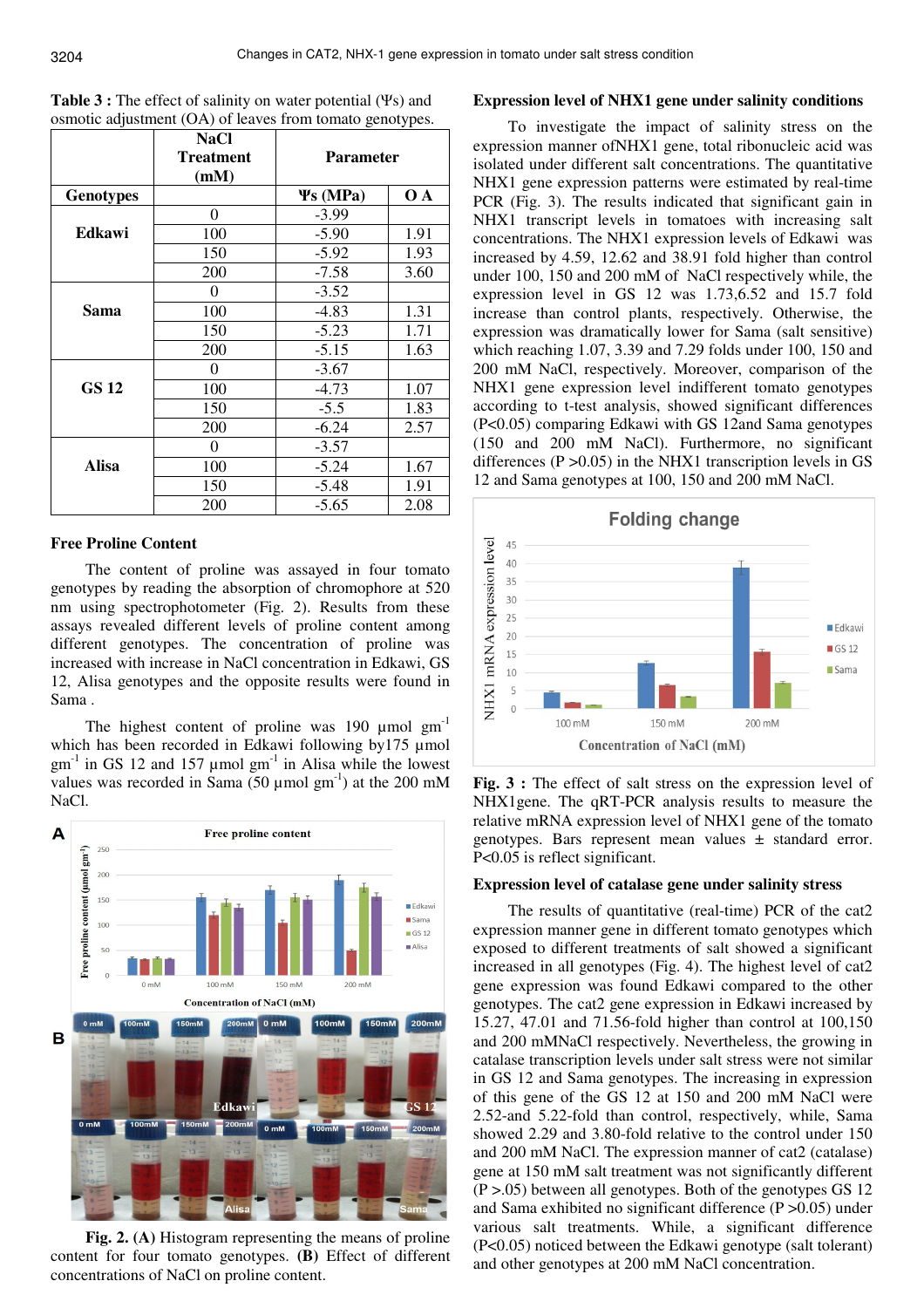

**Fig. 4 :** The effect of salt stress on the expression level of catalase gene. The qRT-PCR analysis results to measure the relative mRNA expression level of catalase gene of the tomato genotypes. Bars represent mean values  $\pm$  standard error. P<0.05 is reflecting significant.

#### **Discussion**

It was previously reported that salinity is the major abiotic stress factors that cause significant reduction in yield, plant growth and development of most agricultural products, due to ionic and osmotic stresses (Parida and Das, 2005; Moghaieb *et al.,* 2011; Zhang *et al.,* 2016 and Alshareef *et al.,* 2019).

In the present study, one-month-old plants were exposed to salinity by the addition of different concentration from NaCl to the supply of nutrients every day for 15 days. According to the phenotypic and physiological parameter, plants grown under different level of salt stress showed shoot and root growth that was lower than that appeared in the control plants. Edkawi was more tolerant than other genotypes at 200mM NaCl. While, both of GS 12 and Alisa showed a similar response to salt stress. In general increasing NaCl up to 200 mM significantly decrease both of plant FW and DW in all genotypes compared to control. This finding is in harmony with Abdelgawad *et al*. (2019). Nevertheless, salinity resulted in inhibition of osmotic potential (Ψs) and encourages OA because the maintenance of osmotic adjustment resulting in increased compatible solute concentration of cells in with a view to maintain the water potential (Ψw) gradients needed to ensure continued absorption of water during the stage of stress, and permits cell to maintain the turgor, which is necessary for plant growth and various other physiological processes. These results were similar with other researchers (Singh *et al*., 2012; Rivero *et al.,* 2014; Filová and Krivosudská, 2017 and Nahar and Ullah, 2017) in tomato. Moreover, Aranda *et al.* (2001) detected that, salinity inhibited cell expansion in tomato plants, which it was related to a reduced osmotic and water potential and an increase in the turgor potential. Furthermore, the amount of proline was increased with increase in NaCl concentration in Edkawi, GS 12, Alisa. While, Sama showed declined in proline content. Chun *et al*. (2018) described that the alternative response of plant to salinity are fundamentally proline accumulation which controls stress struggle mechanisms due to sustainable production in the field of agricultural production even with high salinity. Where, proline content plays a preponderant role in preserving plants from osmotic stress, because it is an important nitrogen source that is available for plant repair

from abiotic stress, restoration of growth and it can act as an osmolyte that reduces the osmotic potential (Ψs) of the cell and the uptake of toxic ions. So, the increased level of proline in plants under salinity condition due to the activation of proline biosynthesis which enhances protein rotation (Zhang *et al.,* 2016).

There are plenty of salt responsive genes play important role in salt tolerance. The expression of these genes was increased with increasing salinity (Horie *et al*., 2004; Avsian-Kretchmer *et al*., 2004 and Zhou *et al*., 2007).

The results indicated that there are significantly upregulation of the NHX1 and catalase genes at different levels of salt stress. These results agree with (Blumwald *et al*., 2000; Shi and Zhu., 2002 and Fukuda *et al*., 2004) they illustrated that transcript pattern of NHX1 gene in response to salinization can excite the activities of tonoplast  $Na^+/H^+$ antiporter, and increased the expression of different forms of NHX gene under NaCl treatment which including At-NHX1, 2 and 5 in different plants. Furthermore, Ghorbani *et al.* (2018), used RT-PCR to analysis the expression levels of different genes involved in Na<sup>+</sup> compartmentation and ROS detoxification (BFRUCT3, NHX1, OMT and PEAMT genes) in the root of barley. They concluded that salt stress increased the expression of the different genes. This shows long-term response of these genes to salinity stress. Dezfuli *et al*. (2017) examined the role of transcription factors such as bHLH, Zpt2-1 and CBF4 in salt tolerance by investigating their expression patterns under salt stress in the leaf and root tissues of the salt tolerant genotype (Yazdi) and the sensitive genotype (Diablo Verde) of Alfalfa. They results revealed that salt treatments for short time leads to induction of expression patterns of the bHLH, Zpt2-1and CBF4 genes in both genotypes. In the tomato tissue which salt treated, the oxidative stress enzymes (catalase and peroxidase) were induced and influenced by salt treated. Keeping cellular redox homeostasis is essential for normal cellular processes (Zhou *et al*., 2007). They results are in accordance with that observed in this study.

#### **Conclusion**

Tomato genotype differed genetically in their response to different levels of salt stress and the effects on growth parameters were easily observed. The plant growth was reduced by salinity in all genotypes in relation to the salt concentration. The stressed plants revealed a gain in the expression patterns of salt stress responsive genes (cat2 and NHX1) compared to control when analyzed by qRT-PCR. The transcript levels of NHX1were stimulated by NaCl treatment. Salt stress responsive genes, especially catalase gene were significantly higher (P<0.05) and showed the quickest response to salt treatments.

### **Acknowledgments**

The authors express deep sense of gratitude to the staff members of the Genetic Engineering Research Center, Cairo University for all the support, assistance and constant encouragements to carry out this work.

#### **References**

Abdelgawad, K.F.; El-Mogy, M.M.; Mohamed, M.A.; Garchery, C. and Stevens, R.G. (2019). Increasing ascorbic acid content and salinity tolerance of cherry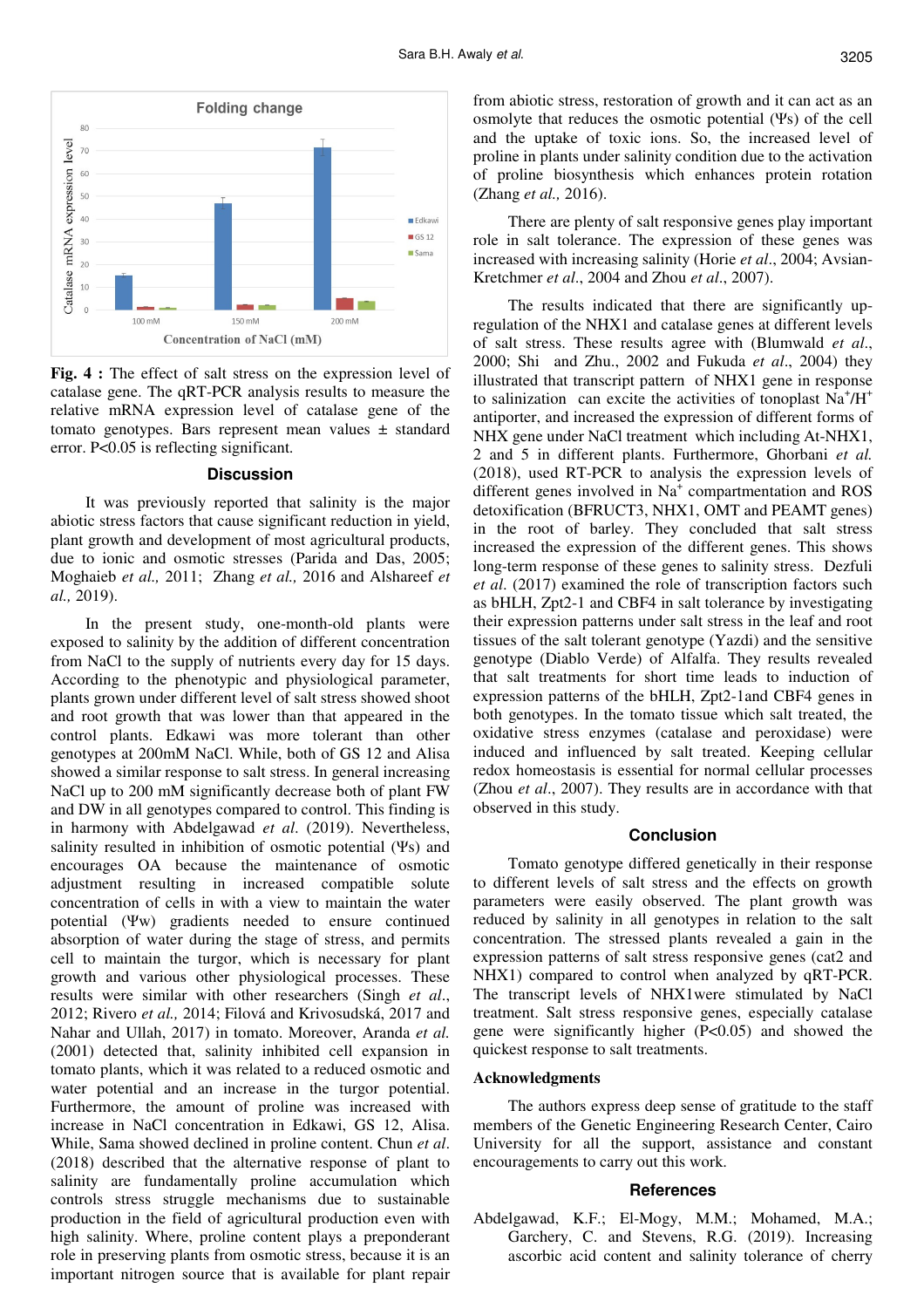tomato plants by suppressed expression of the ascorbate oxidase gene. Agronomy, 9: 1-14.

- Aflaki, F.M.; Sedghi, M. and Pessarakli, M. (2012). Effects of phytohormones on proline content and antioxidant enzymes of various wheat cultivars under salinity stress. J Plant Nutrition. 35: 1098–1111.
- Allam, N.G.; Kinany, R.; El-Refai, E. and Ali, W.Y. (2018). Potential Use of Beneficial Salt Tolerant Bacteria for Improving Wheat Productivity Grown in Salinized Soil. J Microbiol Research, 8: 43-53.
- Alshareef, N.O.; Wang, J.Y.; Ali, S.; Al-Babili, S.; Tester, M. and Schmöckela, S.M. (2019). Over expression of the NAC transcription factor Jungbrunnen1 (JUB1) increases salinity tolerance in tomato. Plant Physiol and Biochemistry, 140: 113–121.
- Aranda, R.R.; Soria, T. and Cuartero, J. (2001). Tomato plant-water uptake and plant-water relationships under saline growth conditions. Plant Science, 160: 265 272.
- Avsian-Kretchmer, O.; Gueta-Dahan, Y.; Lev-Yadun, S.; Gollop, R. and Ben-Hayyim, G. (2004). The salt-stress signal transduction pathway that activates the gpx1 promoter is mediated by intracellular  $H_2O_2$ , different from the pathway induced by extracellular  $H_2O_2$ . Plant Physiol, 135: 1685-1696.
- Bates, L.S.; Waldron, R.P. and Tears, J.D. (1973). Rapid determination of free proline for water stress studies. Plant and Soil, 39: 205-207.
- Blumwald, E.; Aharon, G.S. and Apse, M.P. (2000). Sodium transport in plant cells. Biochimica et Biophysica Acta. 1465: 140–151.
- Chun, S.C.; Paramasivan, M. and Chandrasekaran, M. (2018). Proline accumulation influenced by osmotic stress in arbuscular mycorrhizal symbiotic plants. Frontiers in Microbiol, 9: 1-13.
- Dezfuli, A.A.S.; Dehcheshmeh, S.M.; Rafiei, F. and Shiran, B. (2017). Gene expression patterns of some transcription factors (Zpt2-1, CBF4, bHLH) under salt stress in Alfalfa by using qPCR. J Appl Biotechnol Reports, 4: 541-546.
- El-Gamal, F. (2007). Use of non-conventional water resources in irrigated agriculture. Options Méditerranéennes, 56: 33-43.
- Esfandiari, E.; Shekari, F. and Esfandiari, M. (2007). The effect of salt stress on antioxidant enzymes' activity and lipid peroxidation on the wheat seedling. Notulae Botanicae Horti Agrobotanici Cluj-Napoca, 35: 48–56.
- Filová, A. and Krivosudská, E. (2017). Significance of the osmotic adjustment of soybean (glycine max l.) selected genotypes during increasing drought conditions. R J AS. 49: 188-195.
- Fu, Y.; Ma, H.; Chen, S.; Gu, T. and Gong, J. (2018). Control of proline accumulation under drought via a novel pathway comprising the histone methylase CAU1 and the transcription factor ANAC055. J Exper Botany, 69: 579–588.
- Fukuda, A.; Chiba, K.; Maeda, M.; Nakamura, A.; Maeshima, M. and Tanaka, Y. (2004). Effect of salt and

osmotic stresses on the expression of genes for the vacuolar H+-pyrophosphatase, H+ ATPase subunit A, and Na+/H+ antiporter from barley. J Exper Botany, 55: 585–594.

- Gharsallah, Ch.; Abdelkrim, A.B.; Fakhfakh, H.; Salhi-Hannachi, A. and Gorsane, F. (2016). SSR markerassisted screening of commercial tomato genotypes under salt stress. Breeding Science, 66: 823–830.
- Ghorbani, R.; Mohammadi, S.A.; Toorchi, M. and Ghafarian, S. (2018). Transcriptional changes of BFRUCT3, NHX1, OMT and PEAMT genes in root of barley (*Hordeum vulgare* L.) under salinity stress. Pakistan J Botany, 50: 735-740.
- Hadwan, M.H. (2018). Simple spectrophotometric assay for measuring catalase activity in biological tissues. BMC Biochemistry, 19: 1-8.
- Hasanuzzaman, M.; Nahar, K.; Alam, M.D.M.; Bhowmik, P.C.; Hossain, M.D.A.; Rahman, M.M.; Prasad, M.N.V.; Ozturk, M. and Fujita, M. (2014). Potential use of halophytes to remediate saline soils. Bio Med Research Inter, 1-12.
- Horie, T. and Schroeder, J.I. (2004). Sodium transporters in plants diverse genes and physiological functions. Plant Physiol. 136: 2457–2462.
- Jones, M.M. and Turner, N.C. (1978). Osmotic adjustment in leaves of sorghum in response to water deficits. J Plant Physiol., 61: 122-126.
- Livak, K.J. and Schmittgen, T.D. (2001). Analysis of relative gene expression data using real-time quantitative PCR and the 2-∆∆CT method. Methods, 25: 402-408.
- Moghaieb, R.E.A.; Abdelhadi, A.A. and Talaat, N.B. (2011). Molecular markers associated with salt tolerance in Egyptian wheat's. African J Biotechnol, 10: 18092- 18103.
- Murashige, T. and Skoog, F. (1962). A revised medium for rapid growth and bioassays with tobacco tissue cultures. Plant Physiology, 15: 473-497.
- Nahar, K. and Ullah, S.M. (2017). Fruit Quality and Osmotic Adjustment of Four Tomato Cultivars under Drought Stress. Asian J Soil Science and Plant Nutrition, 2: 1-8.
- Nizam, R.; Hosain, M.D.T.; Hossain, M.D.E.; Islam, M.D.M. and Haque, M.D.A. (2019). Salt stress mitigation by calcium nitrate in tomato plant. Asian J Medical and Biological Research, 5: 87-93.
- Parida, A.K. and Das, A.B. (2005). Salt Tolerance and Salinity Effects on Plants: A Review. Ecotoxicology and Environmental Safety, 60: 324-349.
- Rivero, R.M.; Mestre, T.C.; Mittler, R.; Rubio, F.; Sanchez, F.G. and Martinez, V. (2014). The combined effect of salinity and heat reveals a specific physiological, biochemical and molecular response in tomato plants. Plant, Cell and Environment, 37: 1059–1073.
- Sharma, P.; Thakur, S. and Negi, R. (2019). Recent Advances in Breeding of Tomato- A Review. Inter J Current Microbiol and Appl. Sciences, 8: 1275-1283.